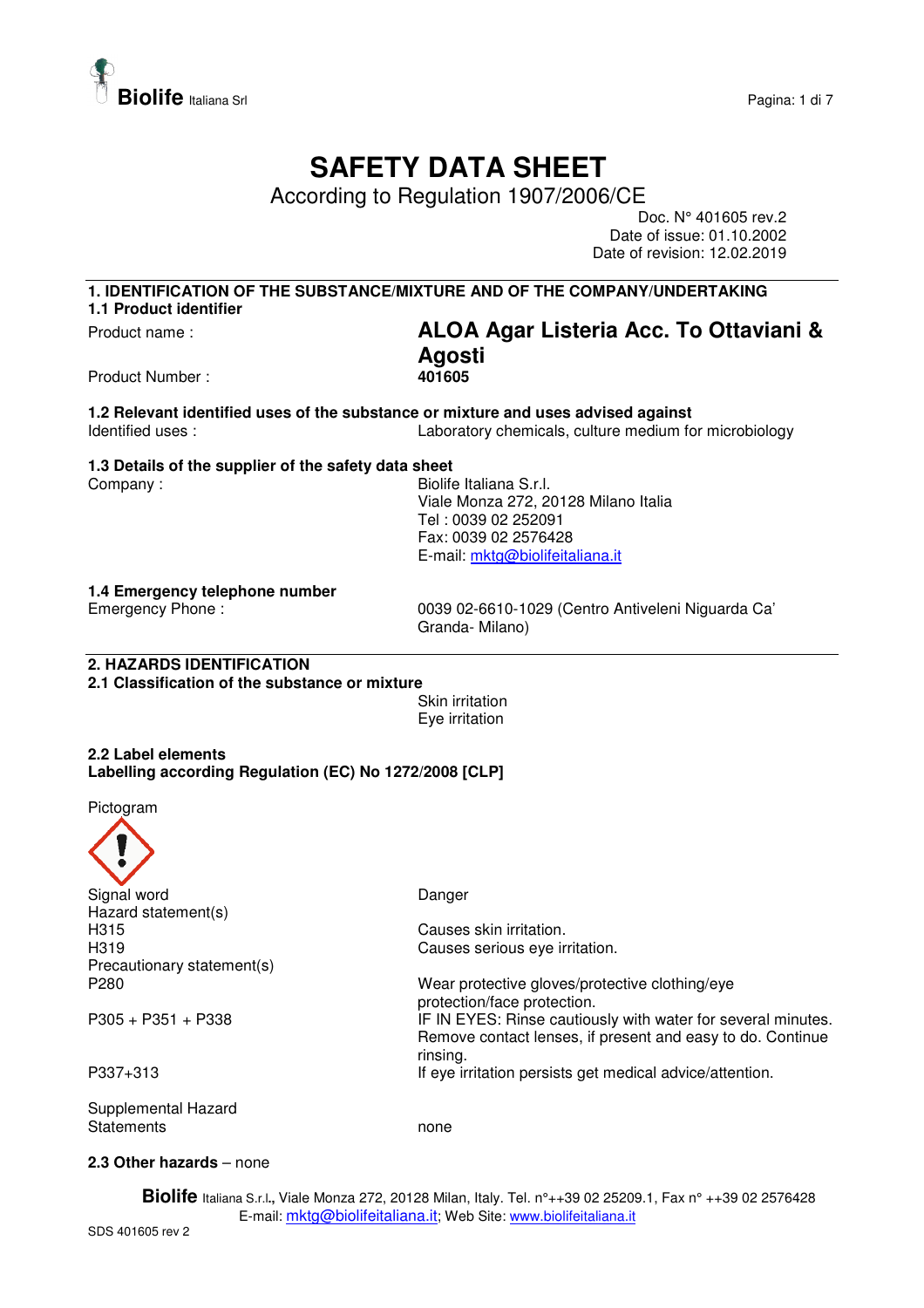

#### **3. COMPOSITION/INFORMATION ON INGREDIENTS 3.2 Mixtures**

| Component        |                        | Classification                                                                     | Concentration |  |  |
|------------------|------------------------|------------------------------------------------------------------------------------|---------------|--|--|
| Lithium chloride |                        |                                                                                    |               |  |  |
| CAS-No<br>CE-No  | 7447-41-8<br>231-212-3 | Acute Tox. 4; Skin Irrit. 2; Eye<br>Irrit. 2; STOT SE 3; H302,<br>H315, H319, H335 | $10 - 15%$    |  |  |

For the full text of the H-Statements mentioned in this Section, see Section 16

| <b>4. FIRST AID MEASURES</b><br>4.1 Description of first aid measures | Consult a physician. Show this safety data sheet to the<br>doctor in attendance.                                                                                                                                                                                                                                                                                                                                                                                                                                                                                                                                                                                                                                                                                                                                                                                                                                                                                                                                                                                                                                                                                                                                                                                                |
|-----------------------------------------------------------------------|---------------------------------------------------------------------------------------------------------------------------------------------------------------------------------------------------------------------------------------------------------------------------------------------------------------------------------------------------------------------------------------------------------------------------------------------------------------------------------------------------------------------------------------------------------------------------------------------------------------------------------------------------------------------------------------------------------------------------------------------------------------------------------------------------------------------------------------------------------------------------------------------------------------------------------------------------------------------------------------------------------------------------------------------------------------------------------------------------------------------------------------------------------------------------------------------------------------------------------------------------------------------------------|
| If inhaled                                                            | If breathed in, move person into fresh air. If not breathing,<br>give artificial respiration. Consult a physician.                                                                                                                                                                                                                                                                                                                                                                                                                                                                                                                                                                                                                                                                                                                                                                                                                                                                                                                                                                                                                                                                                                                                                              |
| In case of skin contact                                               | Wash off with soap and plenty of water. Consult a physician.                                                                                                                                                                                                                                                                                                                                                                                                                                                                                                                                                                                                                                                                                                                                                                                                                                                                                                                                                                                                                                                                                                                                                                                                                    |
| In case of eye contact                                                | Flush eyes with water as a precaution.                                                                                                                                                                                                                                                                                                                                                                                                                                                                                                                                                                                                                                                                                                                                                                                                                                                                                                                                                                                                                                                                                                                                                                                                                                          |
| If swallowed                                                          | Never give anything by mouth to an unconscious person.<br>Rinse mouth with water. Consult a physician.                                                                                                                                                                                                                                                                                                                                                                                                                                                                                                                                                                                                                                                                                                                                                                                                                                                                                                                                                                                                                                                                                                                                                                          |
| 4.2 Most important symptoms and effects, both acute and delayed       | Symptoms of exposure may include burning sensation,<br>coughing, wheezing, laryngitis, shortness of breath,<br>headache, nausea, and vomiting., Cyanosis and t-wave<br>inversion have occurred in the breast-fed infants of women<br>receiving lithium carbonate therapy., Large doses of lithium<br>ion have caused dizziness and prostration, and can cause<br>kidney damage if sodium intake is limited. Dehydration,<br>weight loss, dermatological effects, and thyroid disturbances<br>have been reported. Central nervous system effects that<br>include slurred speech, blurred vision, sensory loss, ataxia,<br>and convulsions may occur. Diarrhea, vomiting, and<br>neuromuscular effects such as tremor, clonus, and<br>hyperactive reflexes may occur as a result of repeated<br>exposure to lithium ion., Lithium and its compounds are<br>possible teratogens by analogy to lithium carbonate which<br>has equivocal human teratogenic data and positive animal<br>teratogenic data., prolonged or repeated exposure can<br>cause:, weight loss, slurred speech, Blurred vision, Ataxia.,<br>neuromuscular dysfunction, Tremors, To the best of our<br>knowledge, the chemical, physical, and toxicological<br>properties have not been thoroughly investigated. |

#### **4.3 Indication of any immediate medical attention and special treatment needed**

no data available

## **5. FIREFIGHTING MEASURES 5.1 Extinguishing media**

Use water spray, alcohol-resistant foam, dry chemical or carbon dioxide.

#### **5.2 Special hazards arising from the substance or mixture**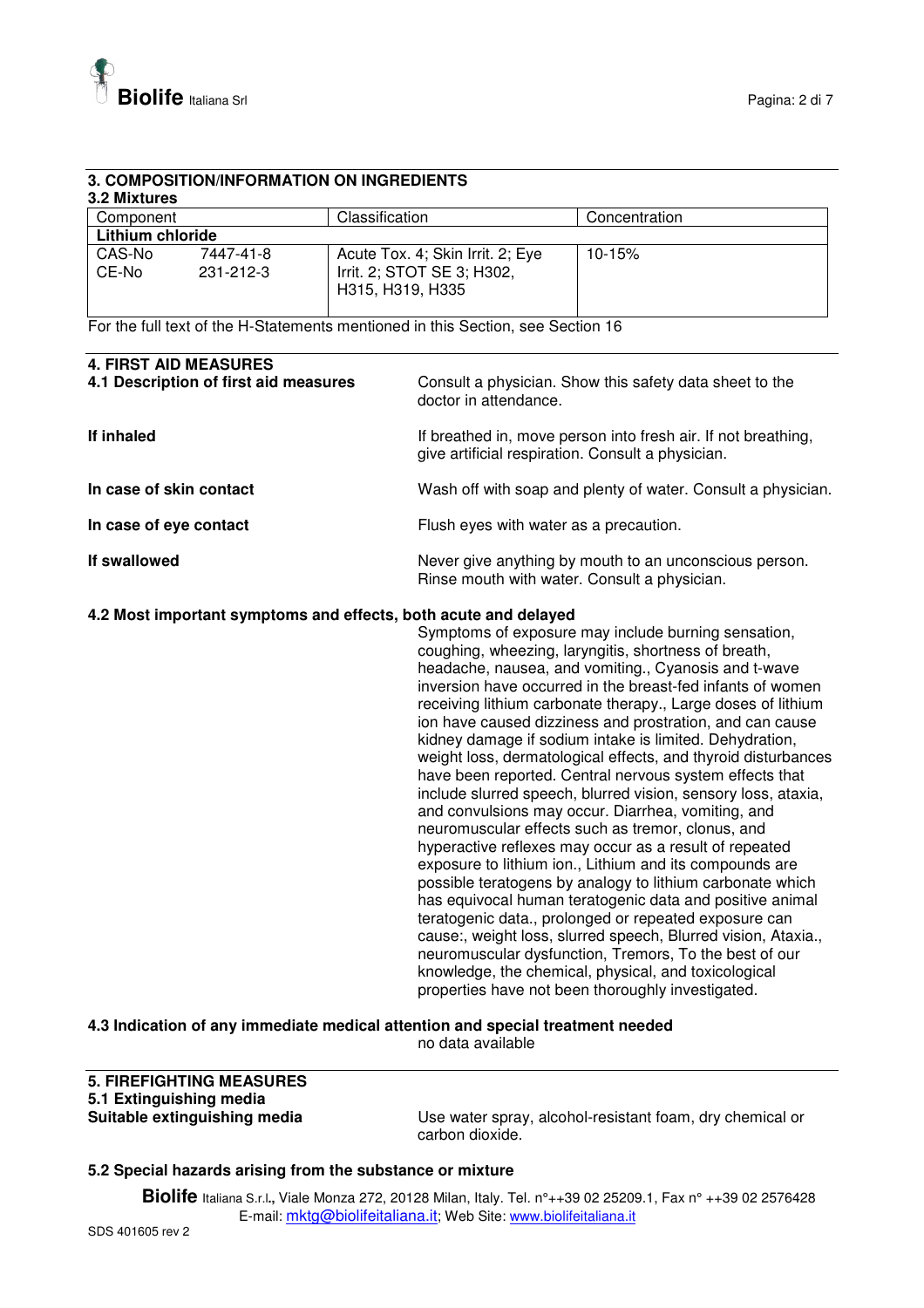

|                                                                         | Carbon oxides, nitrogen oxides (NOx), Hydrogen chloride<br>gas, Sodium oxides, Lithium oxides.                                                                                                                                                                                                         |
|-------------------------------------------------------------------------|--------------------------------------------------------------------------------------------------------------------------------------------------------------------------------------------------------------------------------------------------------------------------------------------------------|
| 5.3 Advice for firefighters                                             | Wear self contained breathing apparatus for fire fighting if<br>necessary.                                                                                                                                                                                                                             |
| 5.4 Further information                                                 | no data available                                                                                                                                                                                                                                                                                      |
| <b>6. ACCIDENTAL RELEASE MEASURES</b>                                   |                                                                                                                                                                                                                                                                                                        |
| 6.1 Personal precautions, protective equipment and emergency procedures | Use personal protective equipment. Avoid dust formation.<br>Avoid breathing vapors, mist or gas. Ensure adequate<br>ventilation. Avoid breathing dust.                                                                                                                                                 |
| <b>6.2 Environmental precautions</b>                                    | Do not let product enter drains.                                                                                                                                                                                                                                                                       |
| 6.3 Methods and materials for containment and cleaning up               |                                                                                                                                                                                                                                                                                                        |
|                                                                         | Pick up and arrange disposal without creating dust. Sweep<br>up and shovel. Keep in suitable, closed containers for<br>disposal.                                                                                                                                                                       |
| 6.4 Reference to other sections                                         | For disposal see section 13.                                                                                                                                                                                                                                                                           |
| 7. HANDLING AND STORAGE                                                 |                                                                                                                                                                                                                                                                                                        |
| 7.1 Precautions for safe handling                                       | Provide appropriate exhaust ventilation at places where dust<br>is formed.                                                                                                                                                                                                                             |
| 7.2 Conditions for safe storage, including any incompatibilities        |                                                                                                                                                                                                                                                                                                        |
|                                                                         | Store in cool place. Keep container tightly closed in a dry<br>and well-ventilated place.                                                                                                                                                                                                              |
| 7.3 Specific end uses                                                   | Apart from the uses mentioned in section 1.2.                                                                                                                                                                                                                                                          |
| 8. EXPOSURE CONTROLS/PERSONAL PROTECTION<br>8.1 Control parameters      |                                                                                                                                                                                                                                                                                                        |
| Components with workplace control parameters                            |                                                                                                                                                                                                                                                                                                        |
|                                                                         | It doesn't contain substances with occupational exposure<br>limit value.                                                                                                                                                                                                                               |
| 8.2 Exposure controls                                                   |                                                                                                                                                                                                                                                                                                        |
| Appropriate engineering controls                                        | Handle in accordance with good industrial hygiene and<br>safety practice. Wash hands before breaks and at the end of<br>workday.                                                                                                                                                                       |
| Personal protective equipment                                           |                                                                                                                                                                                                                                                                                                        |
| <b>Eye/face protection</b>                                              | Safety glasses with side-shields conforming to EN166 Use<br>equipment for eye protection tested and approved under<br>appropriate government standards such as NIOSH (US) or<br>EN 166(EU).                                                                                                            |
| <b>Skin protection</b>                                                  | Handle with gloves. Gloves must be inspected prior to use.<br>Use proper glove removal technique (without touching<br>glove's outer surface) to avoid skin contact with this product.<br>Dispose of contaminated gloves after use in accordance with<br>applicable laws and good laboratory practices. |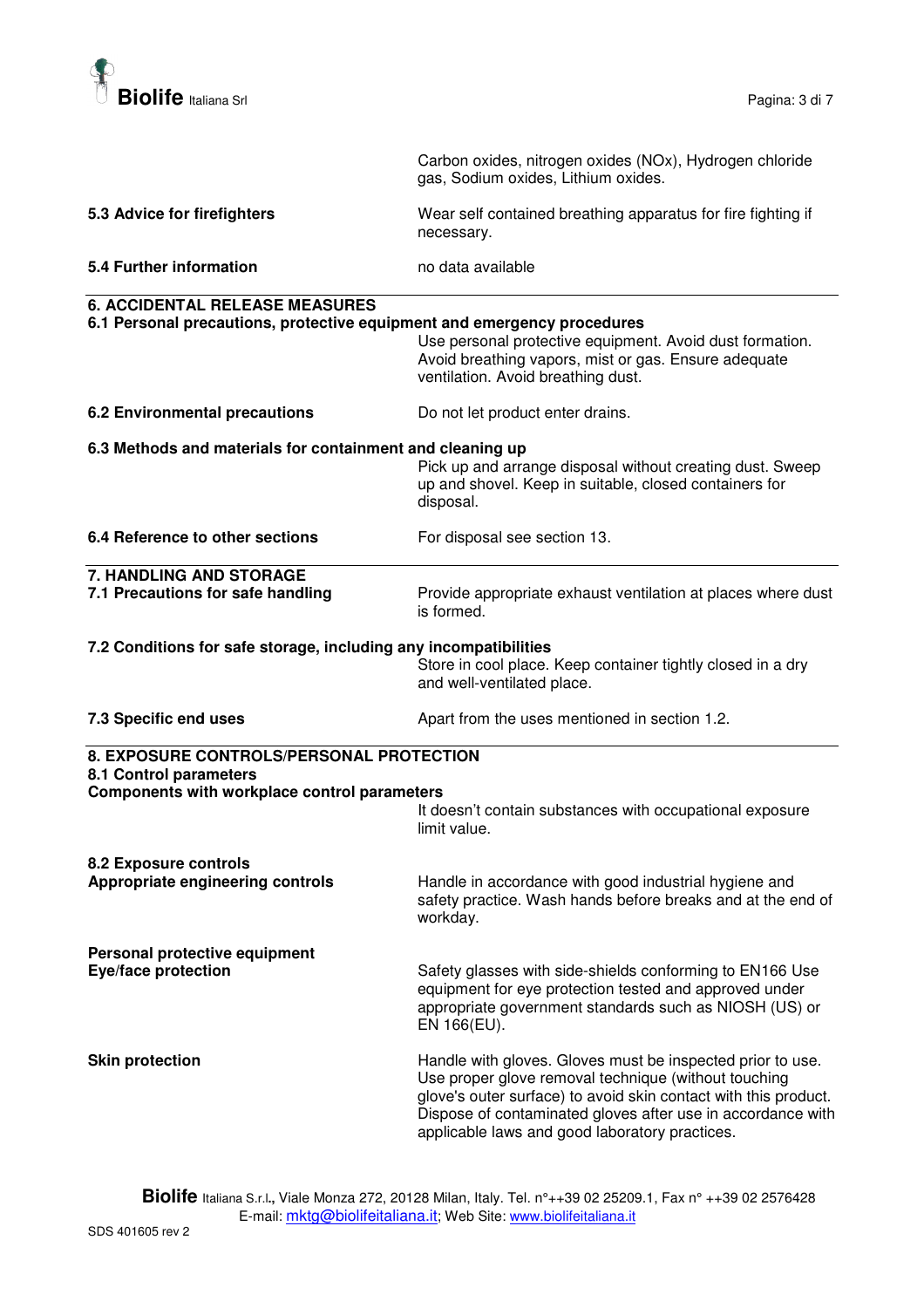

Wash and dry hands. The selected protective gloves have to satisfy the specifications of EU Directive 89/686/EEC and the standard EN 374 derived from it.

**Body Protection Body Protection Choose body protection in relation to its type, to the** concentration and amount of dangerous substances, and to the specific work-place., The type of protective equipment must be selected according to the concentration and amount of the dangerous substance at the specific workplace.

**Respiratory protection <b>Respiratory** Protection is not required. Where protection from nuisance levels of dusts are desired, use type N95 (US) or type P1 (EN 143) dust masks. Use respirators and components tested and approved under appropriate government standards such as NIOSH (US) or CEN (EU).

### **9. PHYSICAL AND CHEMICAL PROPERTIES 9.1 Information on basic physical and chemical properties**  a) Appearance powder<br>white white white white white white white  $\sim$ b) Odour<br>
c) Odour Threshold<br>
c) Odour Threshold<br>
c) Odour Threshold c) Odour Threshold d) pH  $7.1 - 7.5$  at 25 $^{\circ}$ C at use concentration e) Melting point/freezing point no data available f) Initial boiling point and boiling range no data available g) Flash point and the no data available h) Evapouration rate no metal no data available i) Flammability (solid, gas) no data available j) Upper/lower flammability or explosive limits<br>
k) Vapour pressure<br>
k) Vapour pressure k) Vapour pressure l) Vapour density<br>
m) Relative density<br>
m ata available<br>
m ata available m) Relative density no data available<br>
no Water solubility no data available n) Water solubility o) Partition coefficient: noctanol/ water **no data available** p) Auto-ignition temperature temperature no data available q) Decomposition no data available r) Viscosity no data available<br>s) Explosive properties example the modata available s) Explosive properties no data available<br>t) Oxidizing properties no data available t) Oxidizing properties **9.2 Other safety information** no data available **10. STABILITY AND REACTIVITY 10.1 Reactivity 10.1 Reactivity no data available 10.2 Chemical stability** no data available **10.3 Possibility of hazardous reactions** no data available **10.4 Conditions to avoid <b>a** avoid moisture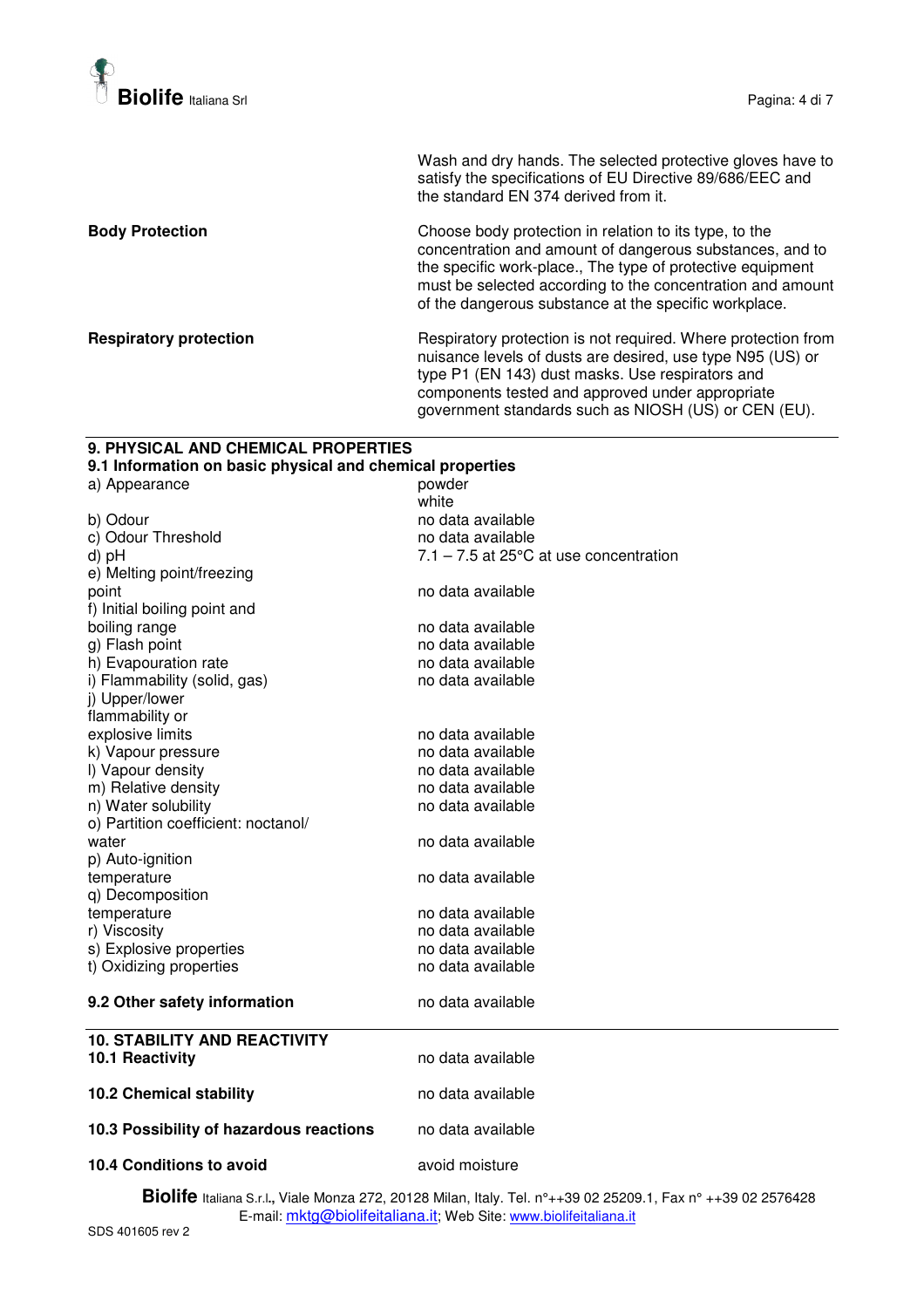

| 10.5 Incompatible materials                                                                                | Strong acid, oxidizing agents                                                                                                                                                                                                                                                                                                                                                                                                                                                                                                                                                                                                                                                                                                                                                                                                                                                                                                                                                                                                                                                                            |
|------------------------------------------------------------------------------------------------------------|----------------------------------------------------------------------------------------------------------------------------------------------------------------------------------------------------------------------------------------------------------------------------------------------------------------------------------------------------------------------------------------------------------------------------------------------------------------------------------------------------------------------------------------------------------------------------------------------------------------------------------------------------------------------------------------------------------------------------------------------------------------------------------------------------------------------------------------------------------------------------------------------------------------------------------------------------------------------------------------------------------------------------------------------------------------------------------------------------------|
| 10.6 Hazardous decomposition products                                                                      | no data available                                                                                                                                                                                                                                                                                                                                                                                                                                                                                                                                                                                                                                                                                                                                                                                                                                                                                                                                                                                                                                                                                        |
| <b>11. TOXICOLOGICAL INFORMATION</b><br>11.1 Information on toxicological effects<br><b>Acute toxicity</b> | no data available                                                                                                                                                                                                                                                                                                                                                                                                                                                                                                                                                                                                                                                                                                                                                                                                                                                                                                                                                                                                                                                                                        |
| <b>Skin corrosion/irritation</b>                                                                           | no data available                                                                                                                                                                                                                                                                                                                                                                                                                                                                                                                                                                                                                                                                                                                                                                                                                                                                                                                                                                                                                                                                                        |
|                                                                                                            |                                                                                                                                                                                                                                                                                                                                                                                                                                                                                                                                                                                                                                                                                                                                                                                                                                                                                                                                                                                                                                                                                                          |
| Serious eye damage/eye irritation                                                                          | no data available                                                                                                                                                                                                                                                                                                                                                                                                                                                                                                                                                                                                                                                                                                                                                                                                                                                                                                                                                                                                                                                                                        |
| Respiratory or skin sensitization                                                                          | no data available                                                                                                                                                                                                                                                                                                                                                                                                                                                                                                                                                                                                                                                                                                                                                                                                                                                                                                                                                                                                                                                                                        |
| Germ cell mutagenicity                                                                                     | no data available                                                                                                                                                                                                                                                                                                                                                                                                                                                                                                                                                                                                                                                                                                                                                                                                                                                                                                                                                                                                                                                                                        |
| Carcinogenicity                                                                                            | IARC: No component of this product present at levels<br>greater than or equal to 0.1% is identified as probable,<br>possible or confirmed human carcinogen by IARC.                                                                                                                                                                                                                                                                                                                                                                                                                                                                                                                                                                                                                                                                                                                                                                                                                                                                                                                                      |
| <b>Reproductive toxicity</b>                                                                               | no data available                                                                                                                                                                                                                                                                                                                                                                                                                                                                                                                                                                                                                                                                                                                                                                                                                                                                                                                                                                                                                                                                                        |
| Specific target organ toxicity - single exposure                                                           | no data available                                                                                                                                                                                                                                                                                                                                                                                                                                                                                                                                                                                                                                                                                                                                                                                                                                                                                                                                                                                                                                                                                        |
| Specific target organ toxicity - repeated exposure                                                         | no data available                                                                                                                                                                                                                                                                                                                                                                                                                                                                                                                                                                                                                                                                                                                                                                                                                                                                                                                                                                                                                                                                                        |
| <b>Potential health effects</b><br><b>Inhalation</b>                                                       | May be harmful if inhaled. Causes respiratory tract irritation.                                                                                                                                                                                                                                                                                                                                                                                                                                                                                                                                                                                                                                                                                                                                                                                                                                                                                                                                                                                                                                          |
| Ingestion                                                                                                  | Harmful if swallowed.                                                                                                                                                                                                                                                                                                                                                                                                                                                                                                                                                                                                                                                                                                                                                                                                                                                                                                                                                                                                                                                                                    |
| <b>Skin</b>                                                                                                | May be harmful if absorbed through skin. Causes skin<br>irritation.                                                                                                                                                                                                                                                                                                                                                                                                                                                                                                                                                                                                                                                                                                                                                                                                                                                                                                                                                                                                                                      |
| <b>Eyes</b>                                                                                                | Causes serious eye irritation.                                                                                                                                                                                                                                                                                                                                                                                                                                                                                                                                                                                                                                                                                                                                                                                                                                                                                                                                                                                                                                                                           |
| <b>Signs and Symptoms of Exposure</b>                                                                      | Symptoms of exposure may include burning sensation,<br>coughing, wheezing, laryngitis, shortness of breath,<br>headache, nausea, and vomiting., Cyanosis and t-wave<br>inversion have occurred in the breast-fed infants of<br>women receiving lithium carbonate therapy., Large doses of<br>lithium ion have caused dizziness and prostration, and can<br>cause kidney damage if sodium intake is limited.<br>Dehydration, weight loss, dermatological effects, and thyroid<br>disturbances have been reported. Central nervous system<br>effects that include slurred speech, blurred vision, sensory<br>loss, ataxia, and convulsions may occur. Diarrhea,<br>vomiting, and neuromuscular effects such as tremor, clonus,<br>and hyperactive reflexes may occur as a result of repeated<br>exposure to lithium ion., Lithium and its compounds are<br>possible teratogens by analogy to lithium carbonate which<br>has equivocal human teratogenic data and positive animal<br>teratogenic data., prolonged or repeated exposure can<br>cause:, weight loss, slurred speech, Blurred vision, Ataxia., |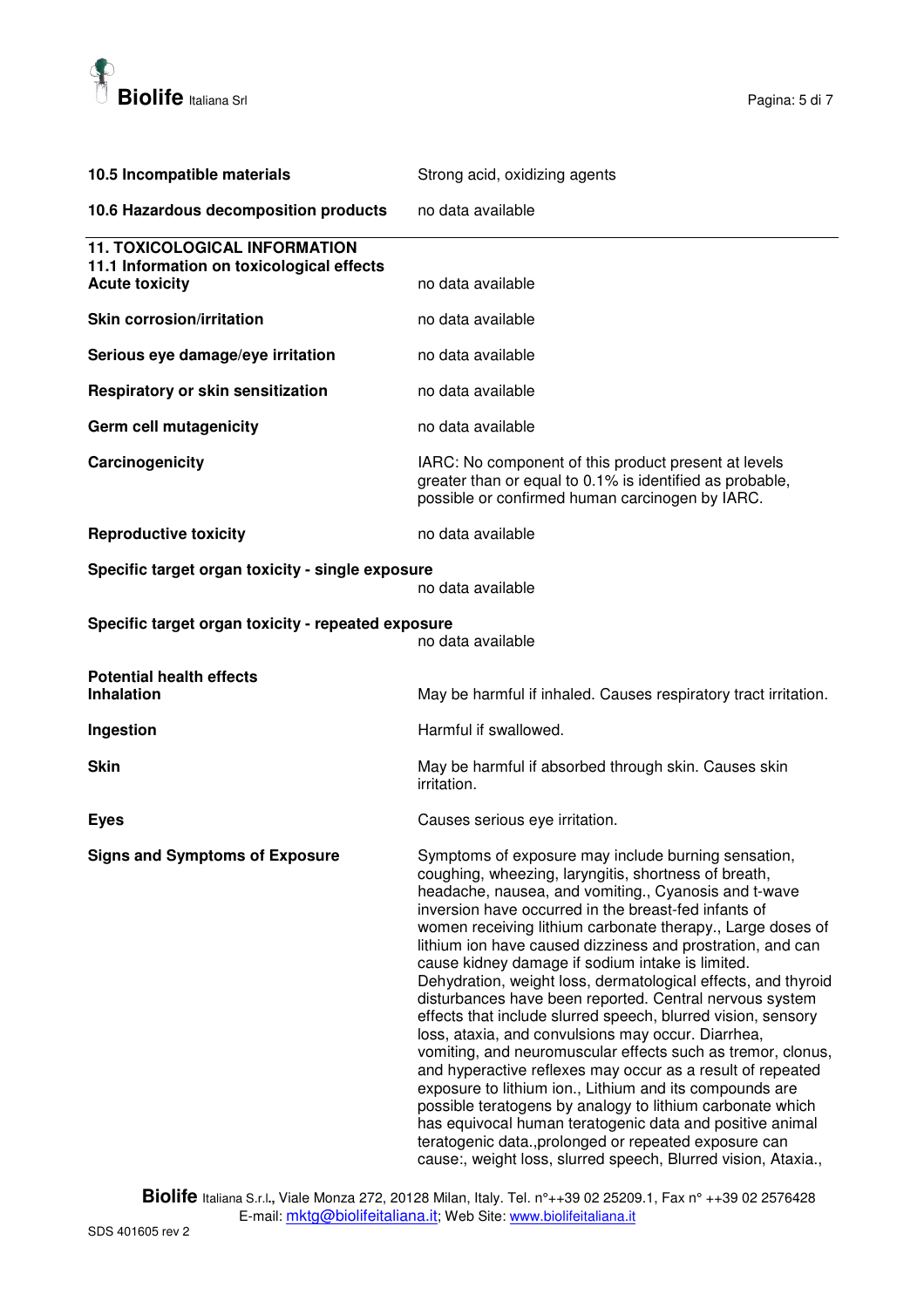

neuromuscular dysfunction, Tremors, To the best of our knowledge, the chemical, physical, and toxicological properties have not been thoroughly investigated.

| <b>Additional Information</b>                                                        | <b>RTECS: Not available</b>                                                                                                                                                                                                                                                                                         |  |
|--------------------------------------------------------------------------------------|---------------------------------------------------------------------------------------------------------------------------------------------------------------------------------------------------------------------------------------------------------------------------------------------------------------------|--|
| <b>12. ECOLOGICAL INFORMATION</b><br>12.1 Toxicity                                   | no data available                                                                                                                                                                                                                                                                                                   |  |
| 12.2 Persistence and degradability                                                   | no data available                                                                                                                                                                                                                                                                                                   |  |
| 12.3 Bioaccumulative potential                                                       | no data available                                                                                                                                                                                                                                                                                                   |  |
| 12.4 Mobility in soil                                                                | no data available<br>no data available                                                                                                                                                                                                                                                                              |  |
| 12.5 Results of PBT and vPvB assessment                                              |                                                                                                                                                                                                                                                                                                                     |  |
| 12.6 Other adverse effects                                                           | no data available                                                                                                                                                                                                                                                                                                   |  |
| <b>13. DISPOSAL CONSIDERATIONS</b><br>13.1 Waste treatment methods<br><b>Product</b> | Offer surplus and non-recyclable solutions to a licensed<br>disposal company. Contact a licensed professional waste<br>disposal service to dispose of this material. Dissolve or mix<br>the material with a combustible solvent and burn in a<br>chemical incinerator equipped with an afterburner and<br>scrubber. |  |
| <b>Contaminated packaging</b>                                                        | Dispose of as unused product.                                                                                                                                                                                                                                                                                       |  |
| <b>14. TRANSPORT INFORMATION</b><br>14.1 UN number                                   | ADR/RID: - IMDG: - IATA: -                                                                                                                                                                                                                                                                                          |  |
| 14.2 UN proper shipping name                                                         | ADR/RID: Not dangerous goods<br>IMDG: Not dangerous goods<br>IATA: Not dangerous goods                                                                                                                                                                                                                              |  |
| 14.3 Transport hazard class(es)                                                      | ADR/RID: - IMDG: - IATA: -                                                                                                                                                                                                                                                                                          |  |
| 14.4 Packaging group                                                                 | ADR/RID: - IMDG: - IATA: -                                                                                                                                                                                                                                                                                          |  |
| <b>14.5 Environmental hazards</b>                                                    | ADR/RID: no IMDG Marine pollutant: no IATA: no                                                                                                                                                                                                                                                                      |  |
| 14.6 Special precautions for user                                                    | no data available                                                                                                                                                                                                                                                                                                   |  |

#### **15. REGULATORY INFORMATION**

This safety datasheet complies with the requirements of Regulation (EC) No. 1907/2006.

### **15.1 Safety, health and environmental regulations/legislation specific for the substance or mixture**  no data available

#### **15.2 Chemical Safety Assessment** no data available

#### **16. OTHER INFORMATION Text of H-code(s) mentioned in Section 3**